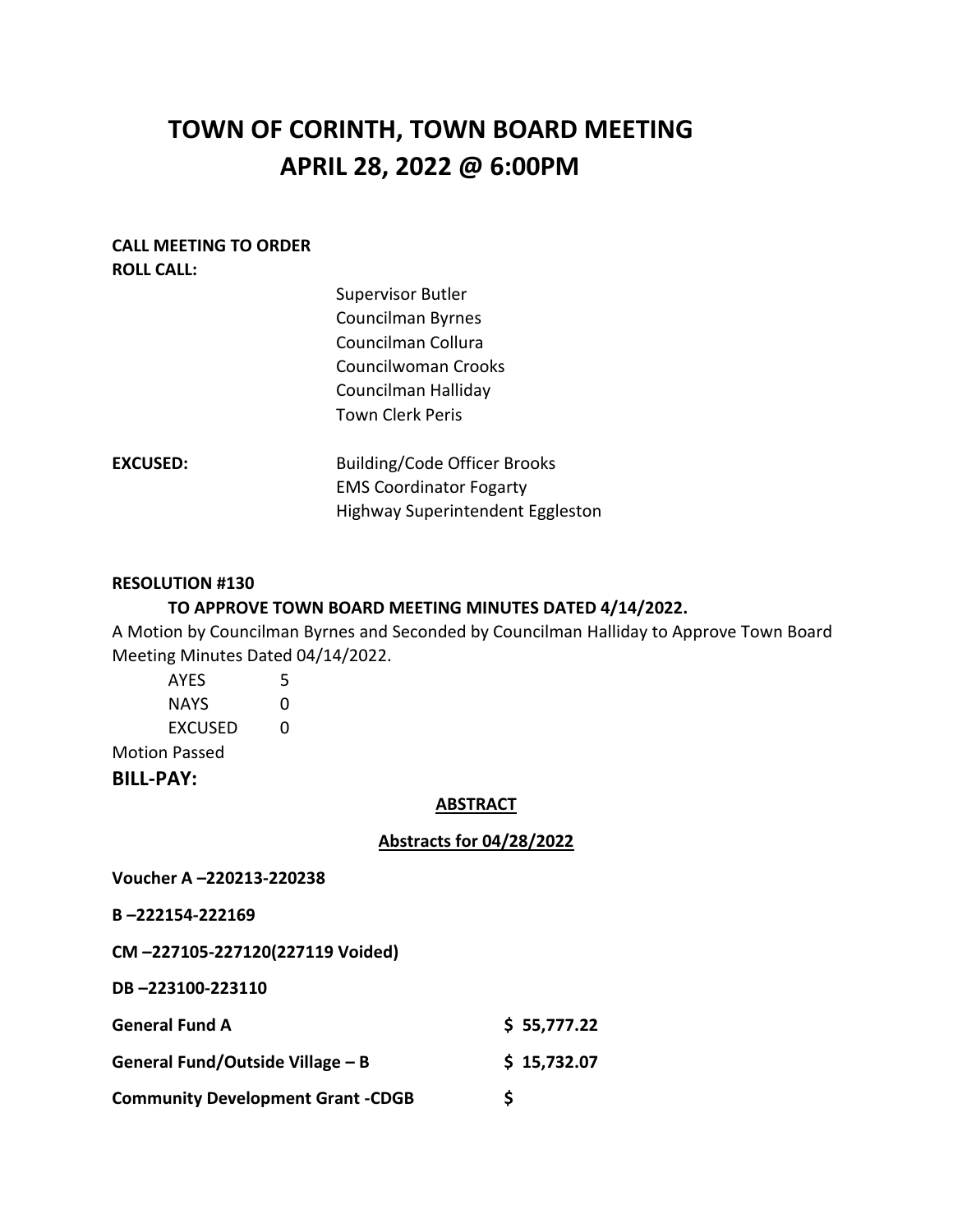| Highway/Part Town - DB       | \$17,624.89 |
|------------------------------|-------------|
| Medical - CM                 | \$15,878.29 |
| Home improvement             | \$          |
| $Fire - SF$                  | \$          |
| <b>SW Consolidated Water</b> | \$          |
| <b>Sewer/Water</b>           |             |
| <b>Eastern Avenue</b>        | \$          |
| <b>Tranquility</b>           | \$          |
| <b>Passarelli</b>            | \$          |
| <b>Dorset</b>                | \$          |
| Corinth #5                   | \$          |
| <b>Lighting</b>              |             |
| <b>Eastern Avenue</b>        | \$          |
| <b>Eggleston Avenue</b>      | \$          |
| <b>South Corinth</b>         | \$          |

 **TOTAL \$105,012.47**

#### **RESOLUTION#131**

# **TO APPROVE BILL-PAY ABSTRACT DATED 4/28/2022 TOTALING \$105,012.47 AND TRANSFERS DATED 4/28/2022 TOTALING \$68,191.63**

A Motion by Councilman Collura and Seconded by Councilwoman Crooks to Approve Bill-Pay Abstract Dated 04/28/2022 Totaling \$105,012.47 and Transfers Dated 04/28/2022 Totaling \$68,191.63.

| <b>AYES</b>          | 5            |
|----------------------|--------------|
| <b>NAYS</b>          | $\mathbf{U}$ |
| EXCUSED              | 0            |
| <b>Motion Passed</b> |              |

# **SUPERVISOR BUTLER:**

\*Reports Given to the Board Sales Tax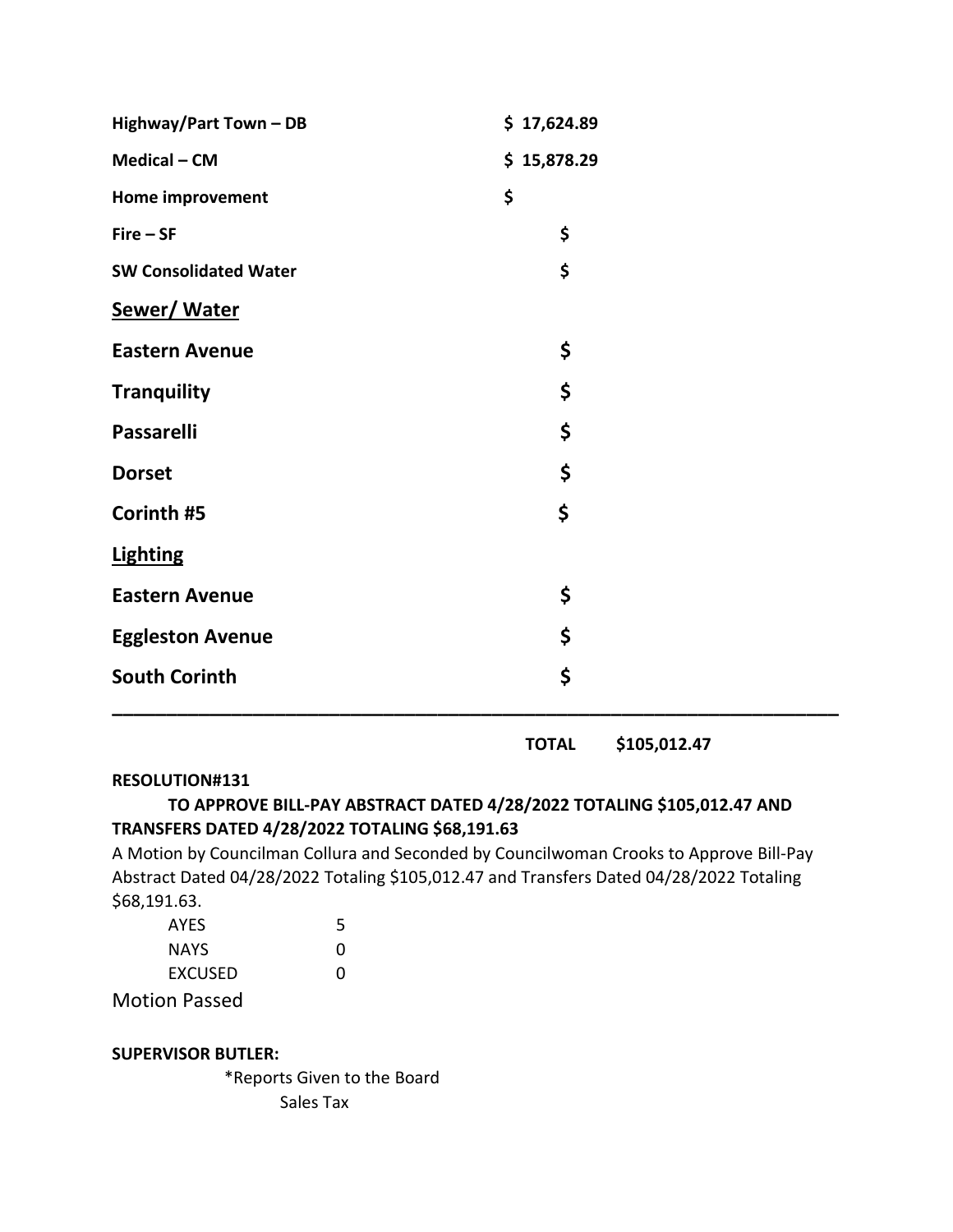Mortgage Tax Dog Control

# **RESOLUTION#132**

**TO APPROVE WAIVER OF 30- DAY MUNICIPALITY NOTIFICATION FOR NEW LIQUOR LICENSE APPLICATION FOR REZZONATOR SERVICES.**

A Motion by Councilwoman Crooks and Seconded by Councilman Halliday to Approve Waiver of 30-day Municipality Notification for New Liquor License Application for Rezzonator Services

| <b>AYES</b>    |   |
|----------------|---|
| <b>NAYS</b>    | 0 |
| <b>EXCUSED</b> | 0 |
|                |   |

Motion Passed

| Office of the New York State Comptroller<br>York State and Local Retirement System<br>110 State Street, Albany, New York 12244-0001<br>Please type or print clearly<br>in blue or black ink<br><b>Employer Location Code</b><br>З<br>BE IT RESOLVED, that the | 6                                                                  | Town                                |                                        | SEE INSTRUCTIONS FOR COMPLETING FORM ON REVERSE SIDE<br>いいさい                                                                                                                                                                                                                                                                                                                                                                                                                                                                                                                                                                                                                                 | <b>Received Date</b><br>APR 2 5 2020R<br>302<br>∞                                                   | hereby established the following standard work days for these titles and will |                                          |                  | <b>Standard Work Day and</b><br><b>Reporting Resolution for</b><br><b>Elected and Appointed Officials</b><br><b>RS 2417-A</b> | [Rev.11/19] |
|---------------------------------------------------------------------------------------------------------------------------------------------------------------------------------------------------------------------------------------------------------------|--------------------------------------------------------------------|-------------------------------------|----------------------------------------|----------------------------------------------------------------------------------------------------------------------------------------------------------------------------------------------------------------------------------------------------------------------------------------------------------------------------------------------------------------------------------------------------------------------------------------------------------------------------------------------------------------------------------------------------------------------------------------------------------------------------------------------------------------------------------------------|-----------------------------------------------------------------------------------------------------|-------------------------------------------------------------------------------|------------------------------------------|------------------|-------------------------------------------------------------------------------------------------------------------------------|-------------|
| Name                                                                                                                                                                                                                                                          |                                                                    | <b>Social</b><br>Security<br>Number | (Name of Employer)<br><b>NYSLRS ID</b> | report the officials to the New York State and Local Retirement based on their record of activities:<br>Title                                                                                                                                                                                                                                                                                                                                                                                                                                                                                                                                                                                | (Location Code)<br><b>Current Term</b><br>Begin & End<br>Dates                                      | <b>Standard Work</b><br>Day                                                   | Record of<br><b>Activities</b><br>Result | Not<br>Submitted | Pay<br>Frequency                                                                                                              | Tier 1      |
| <b>Elected Officials:</b>                                                                                                                                                                                                                                     |                                                                    |                                     |                                        |                                                                                                                                                                                                                                                                                                                                                                                                                                                                                                                                                                                                                                                                                              |                                                                                                     |                                                                               |                                          |                  |                                                                                                                               |             |
| Brenda                                                                                                                                                                                                                                                        | 'ens                                                               | 6359                                | R13007249                              | $C$ le $C$<br>Town                                                                                                                                                                                                                                                                                                                                                                                                                                                                                                                                                                                                                                                                           | 11 02 - 12 31<br>υ٢                                                                                 | 7.5                                                                           | 20.SJ                                    | П                | Bi-WeeKh                                                                                                                      | □           |
|                                                                                                                                                                                                                                                               |                                                                    |                                     |                                        |                                                                                                                                                                                                                                                                                                                                                                                                                                                                                                                                                                                                                                                                                              |                                                                                                     |                                                                               |                                          | Ш                |                                                                                                                               | П           |
|                                                                                                                                                                                                                                                               |                                                                    |                                     |                                        |                                                                                                                                                                                                                                                                                                                                                                                                                                                                                                                                                                                                                                                                                              |                                                                                                     |                                                                               |                                          | П                |                                                                                                                               | П           |
| <b>Appointed Officials:</b>                                                                                                                                                                                                                                   |                                                                    |                                     |                                        |                                                                                                                                                                                                                                                                                                                                                                                                                                                                                                                                                                                                                                                                                              |                                                                                                     |                                                                               |                                          |                  |                                                                                                                               |             |
|                                                                                                                                                                                                                                                               |                                                                    |                                     |                                        |                                                                                                                                                                                                                                                                                                                                                                                                                                                                                                                                                                                                                                                                                              |                                                                                                     |                                                                               |                                          | ┑                |                                                                                                                               | п           |
|                                                                                                                                                                                                                                                               |                                                                    |                                     |                                        |                                                                                                                                                                                                                                                                                                                                                                                                                                                                                                                                                                                                                                                                                              |                                                                                                     | $\kappa$                                                                      |                                          | П                |                                                                                                                               | П           |
|                                                                                                                                                                                                                                                               |                                                                    |                                     |                                        |                                                                                                                                                                                                                                                                                                                                                                                                                                                                                                                                                                                                                                                                                              |                                                                                                     |                                                                               |                                          | П                |                                                                                                                               | п           |
| Michae<br><b>Affidavit of Posting: I.</b><br>Employer's website at:                                                                                                                                                                                           | (Name of Secretary or Clerk)<br>(Signaliate of Secretary or Clerk) | M.Ahoe                              | (Name of Secretary or Clerk)           | secretary clerk of the governing board of the $\neg$ cwn<br><b>(Circle one)</b><br>do hereby certify that I have compared the foregoing with the original resolution passed by such board at a legally convened meeting held on the $\frac{28}{3}$ day of $\frac{A\beta\gamma}{4}$<br>on file as part of the minutes of such meeting, and that same is a true copy thereof and the whole of such original.<br>IN WITNESS WHEREOF, I have hereunto set my hand and the seal of the $\tau_{\rm e}$ $\omega$ r of<br>ひへっ<br>and continued for at least 30 days. That the Resolution was available to the public on the:<br>Official sign board at: Town Hall 600 Palmer Ave Corinth, N.Y. 12822 | (Name of Employer)<br>being duly swom, deposes and says that the posting of the Resolution began on | c<br>(Name of Employer)                                                       | Corinth<br>on this $28$                  |                  | of the State of New York.<br>(seal)                                                                                           |             |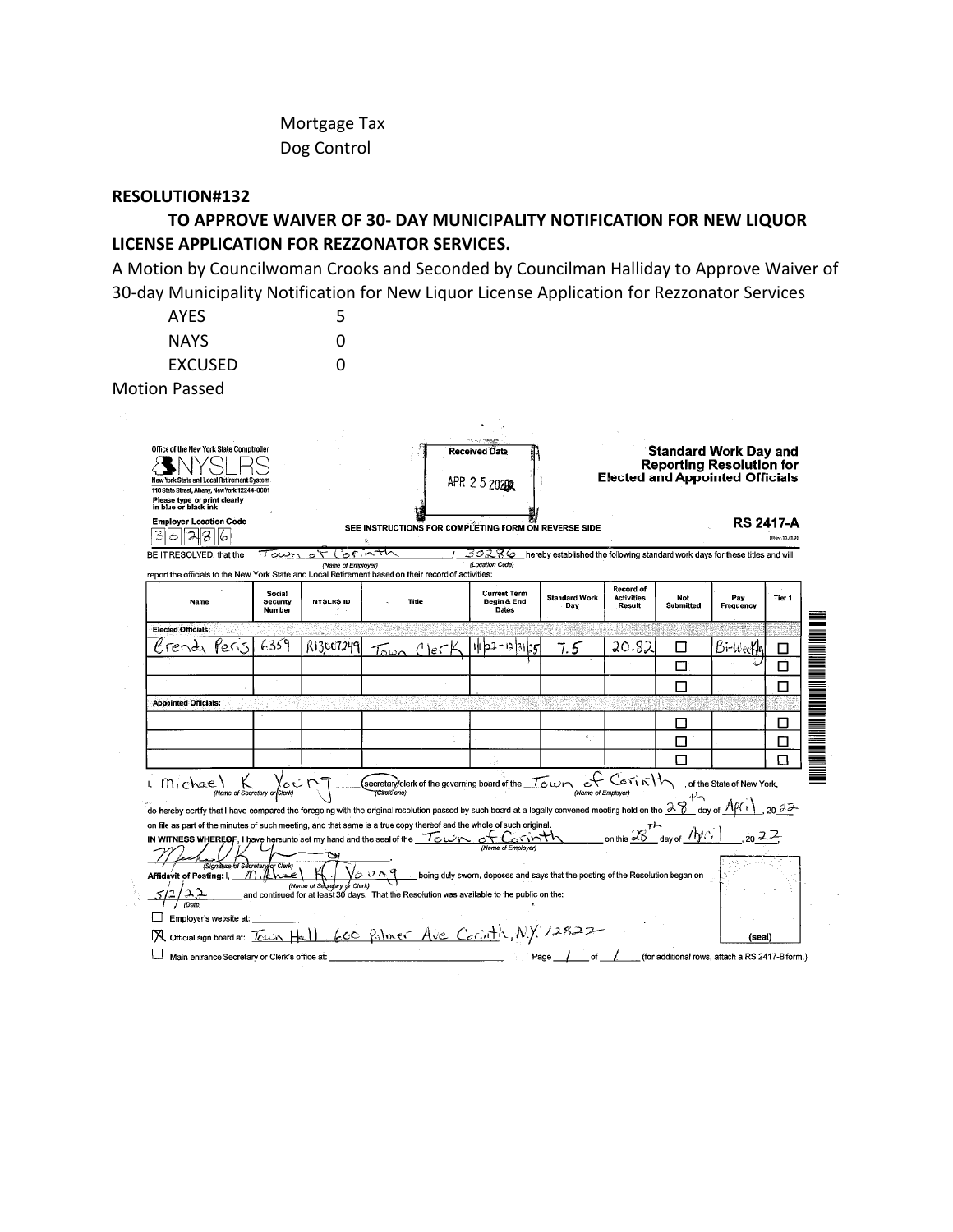| Grey<br>Joseph           |                     | e Jones<br>Michell      | Smith<br>ВÁ               | Elected Officials |                          | auuen            | ъ |
|--------------------------|---------------------|-------------------------|---------------------------|-------------------|--------------------------|------------------|---|
| 2222                     | Appointed Officials | III                     | <b>ODOC</b>               |                   | Number<br>security       | <b>Social</b>    | Œ |
| R2222222                 |                     | <b>FITTITITIN</b>       | <b>FIIIIIIII</b>          |                   |                          | <b>UISSISSID</b> |   |
| Planning Board<br>Member |                     | Town Justice            | Highway<br>Superintendent |                   |                          | 큹                |   |
| 1/1/2018-<br>12/31/2018  |                     | 12/31/2018<br>1/1/2018- | 1/1/2018-<br>12/31/2019   |                   | & End Date<br>Term Begin | Current          |   |
| 7.00                     |                     | 6.25                    | 8.00                      |                   | Work Day                 | Standard         |   |
| 17.54                    |                     |                         | 32.79                     |                   | Activities<br>Result     | Record of        | ດ |
|                          |                     | ×                       |                           |                   | Submitted                | Not              | I |
| Monthly                  |                     | Bi-Weekly               | Weekly                    |                   | <b>Hrequency</b>         | Aed              |   |
|                          |                     | ×                       |                           |                   |                          | Tier 1           |   |

Instructions for completing the Standard Work Day and Reporting Resolution

 $\geq$ Name: The official's complete first and last name must be included for identification purposes

- ā, Sodial Security Number: The last four digits of the official's Sodial Security Number must be induded for identification purposes<br>For security purposes, the last four digits of the Social Security Number can be omitted fr
- ö NYSLES (D. The official's NYSLES ID must be included for identification purposes. For security purposess, the NYSLES ID can be omitted from the publicly posted version
- $\circ$ Titler. All paid elected and appointed officials (who are active members of the Refirement System) and are not paid hourly and do not met<br>must be listed. For the purpose of the regulation, an "appointed official" is someon authority. This also includes appointees of elected and appointed officials such as deputies, assistants or confidential secretaries.
- įn. Current Term Begin & End Dates: All ofiticials listed on the Resolution must have a specified Term End date. Leeving this column<br>blank or listing "Terune/At Pleasure' is not acceptable. If the offictal does not have a desi should be used.
- $\overline{\mathcal{D}}$ Standard Work Day: The minimum number of hours that can be established for a standard work day (SWD) is star, while the<br>hours a person works. For example, if a board member only attends one three-hour boarding meeting palv
- G) Record of Activities Result":This column must be left blank if an official does not submit their required sample three-month ROA<br>To determine the average number of deijs worked per month, you must divide the total number o To del ROA te fixe average has bet of days worked per month; you must divide the total number of hours documented on the three-<br>And the fixed by the average the period for a monted performance of days average the total mon
- Ŧ Not Submitted: This column must be checked if an official has not submitted the required sample three-month ROA within the 150<br>day requirement, regardless of whether they are being reported by another employer for the same day requirement, regardless of whether they are being reported by another employer for the same period. If the f<br>receives such a Resolution, it will contact the official to notify them of the consequences of not submitted
- ÷ Pay Frequency: This column should be filled in with one of the following options: Amually, Bimonthy, Biweeky, Monthly, Quartery<br>Semi-annually or Weekly.
- ţ. Tier 1: If the official is a Tier 1 member, this box should be checked. Tier 1 members are not required to keep a ROA

Resortion for Official link in Metudian Colline. Once passed, the Resolution must be posted on your public website for a minimum of 30 days or if a vebsite isn't available to the public,<br>The first state of State Comptroller within 45 days of the adoption. The Resolution

Calculating Days Worked instructions available in the 'Reporting Elected & Appoln<br>http://www.osc.state.ry.us/refire/lenployers/elected\_appointed\_officials/index.php "To determine the number of days worked to indude on the monthly report for the various payroll frequencies, please<br>Calculating Days Worked instructions available in the Reporting Elected & Appointed Officials' section of refer  $\dot{5}$ 

#### **RESOLUTION #133**

# **BE IT RESOLVED, THAT THE TOWN OF CORINTH /30286 HEREBY ESTABLISHED THE FOLLOWING STANDARD WORK DAYS FOR THE TOWN CLERK AND WILL REPORT THE OFFICIAL TO THE NYS AND LOCAL RETIREMENT BASED ON THEIR RECORDS.**

A Motion by Councilwoman Crooks and Seconded by Councilman Halliday that the Town of Corinth/30286 hereby Established the Following Standard Work Days for the Town Clerk and will Report the Official to the NYS and Local Retirement Based on their Records.

| AYES        | 5 |
|-------------|---|
| <b>NAYS</b> | O |
| EXCUSED     | O |
| n Daccad    |   |

Motion Passed

# **HIGHWAY:**

**\***Purchase of new differential for highway truck. **RESOLUTION #134**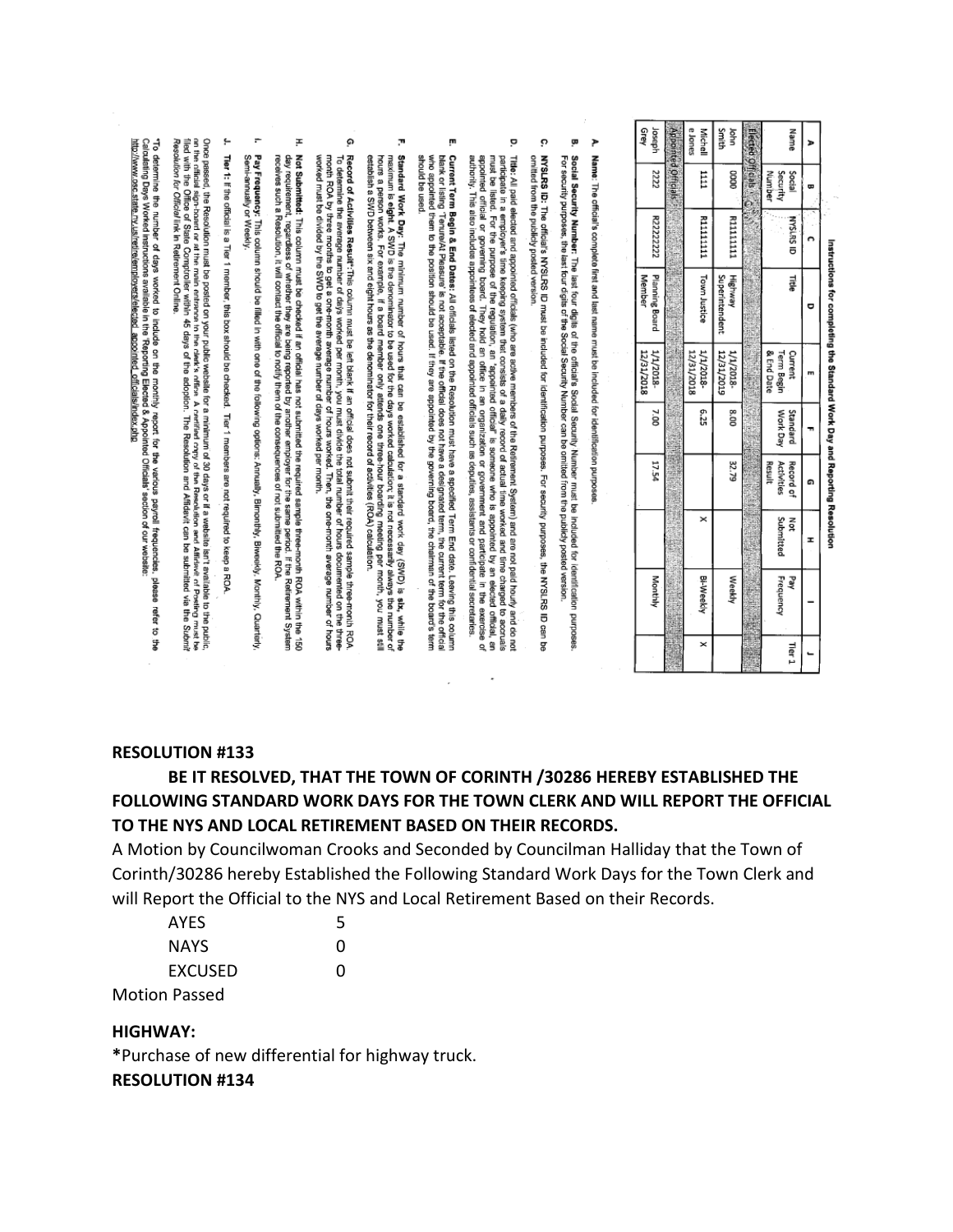# **GRANT PERMISSION FOR HIGHWAY SUPERINTENDENT EGGLESTON TO PURCHASE THE NEW DIFFERENTIAL FOR TOWN TRUCK WITH A COST OF \$4700.00.**

A Motion by Councilman Halliday and Seconded Councilwoman Crooks to Grant Permission for Highway Superintendent Eggleston to Purchase the New Differential for the Town Truck with a Cost of \$4700.00.

| <b>AYES</b>    | 5 |
|----------------|---|
| NAYS           | O |
| <b>EXCUSED</b> | O |
| tion Daccod    |   |

Motion Passed

\*Copies of chips allocations give to board

\*Road paving will be starting soon

# **YOUTH COMMISSION:**

Update by Councilwoman Crooks

\*Updating by-laws

- \*Meetings structure change to 1 meeting per month
- \*Create action plans
- \*Town Board would be final vote if needed
- \*New director of the youth commission

# **RESOLUTION #135**

# **APPROVAL OF APPOINTMENT OF LORRAINE TEFT AS THE DIRECTOR/CHAIRPERSON OF THE YOUTH COMMISSION.**

A Motion by Councilwoman Crooks and Seconded by Councilman Byrnes to Appoint Lorraine Teft as the Director/Chairperson of the Youth Commission.

| AYES                 | 5            |
|----------------------|--------------|
| NAYS                 | $\mathbf{U}$ |
| <b>EXCUSED</b>       | 0            |
| <b>Motion Passed</b> |              |

# **SOLAR PRESENTATION:**

Discussion was held regarding the proposed Solar Law. Updates given as to timeline of approval.

# **RESOLUTION NO. 136**

# **INTRODUCED BY: Councilwoman Crooks**

# **WHO MOVED ITS ADOPTION**

# **SECONDED BY: Councilman Halliday**

**CORINTH TOWN BOARD**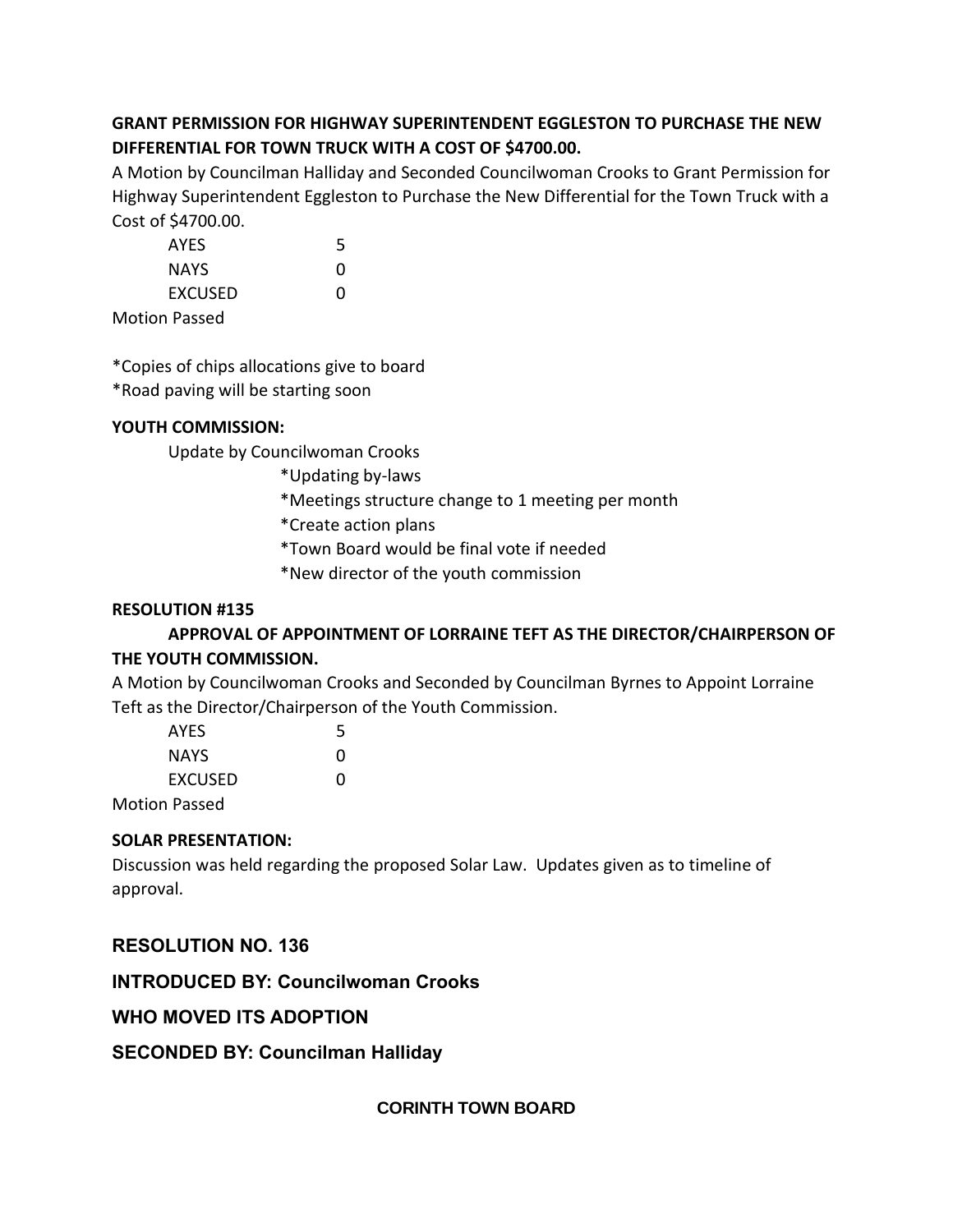## **RESOLUTION SCHEDULING PUBLIC HEARING ON PROPOSED LOCAL LAW NO. 3 OF 2022 AMENDING THE TOWN OF CORINTH TOWN CODE TO ESTABLISH REGULATIONS FOR SOLAR ENERGY SYSTEMS**

**WHEREAS,** the Town Board is considering adoption of proposed Local Law No.: 3 of 2022 entitled, "A Local Law Amending the Town of Corinth Town Code to Establish Regulations for Solar Energy Systems"; and

**WHEREAS**, adoption of this Local Law is authorized by New York Municipal Home Rule Law §10; and

**WHEREAS**, Municipal Home Rule Law §20 requires the Town Board to hold a Public Hearing prior to the adoption of any Local Law; and

# **NOW, THEREFORE, BE IT**

**RESOLVED**, that the Corinth Town Board shall meet and hold a public hearing beginning at the Corinth Town Hall, 600 Palmer Avenue, Corinth, New York, beginning at 06:05 p.m. on Thursday March 12, 2022 to hear all interested persons and take any necessary action provided by law concerning proposed Local Law No.: 3 of 2022, and be it

**FURTHER RESOLVED**, that the Town Board further authorizes and directs the Town Clerk to provide notice and/or referrals regarding the proposed Local Law as required by State and Local Laws, including notice and referral to the Town of Corinth Planning Board, the Saratoga County Planning Board and any municipalities within 500 feet of properties that would be impacted by the proposed Local Law; and be it

**FURTHER RESOLVED**, that the Town Board further authorizes and directs the Corinth Town Clerk to publish and post a Notice of Public Hearing concerning proposed Local Law No. 3 of 2022 in the manner provided by law and to make a copy of the proposed Local Law available